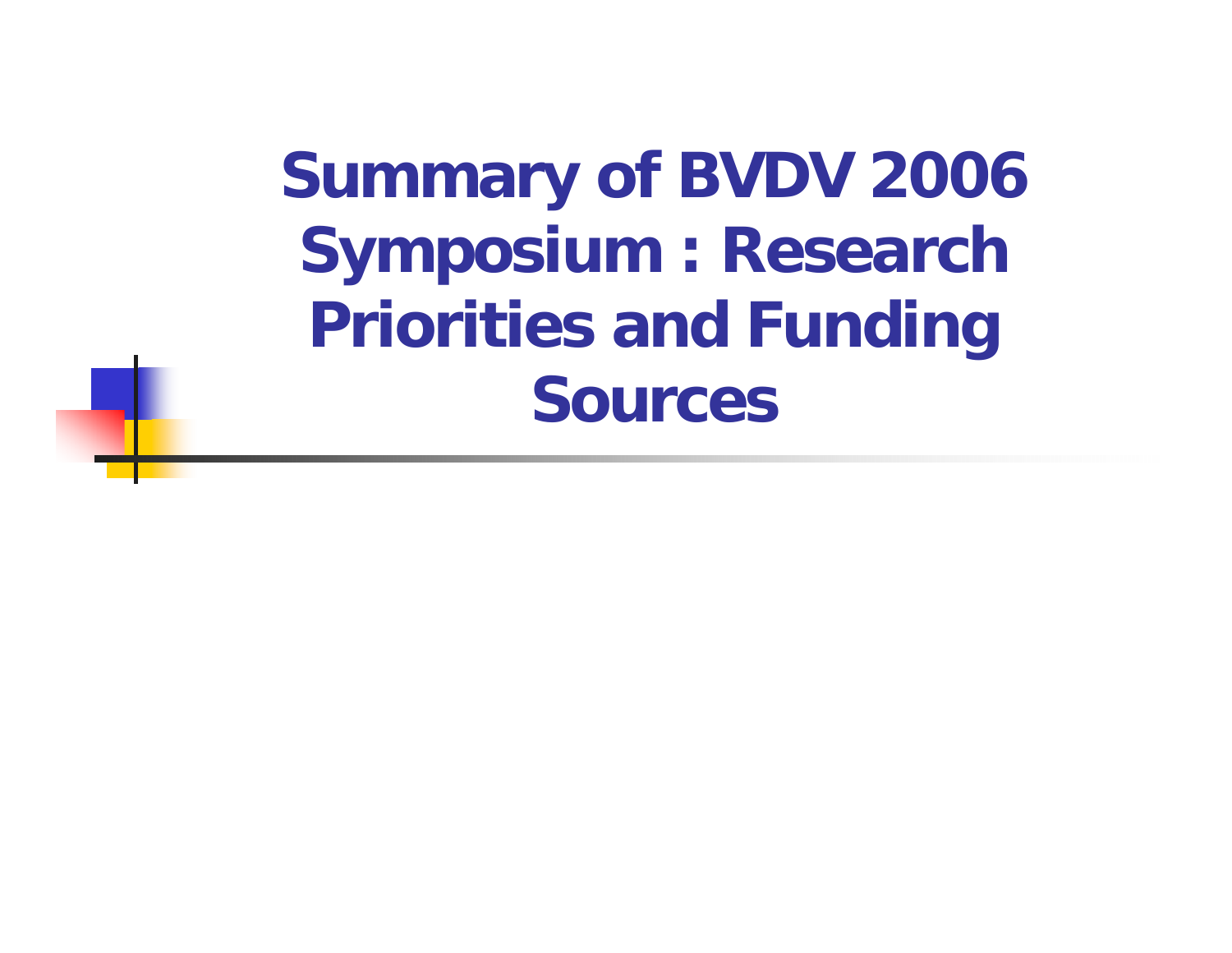#### **BVDV Control**

- **Service Service Control strategies and programs**
- **Diagnosis and surveillance**
- **BVDV vaccines**
- **Service Service BVDV in other species (besides cattle)**
- Economics of BVDV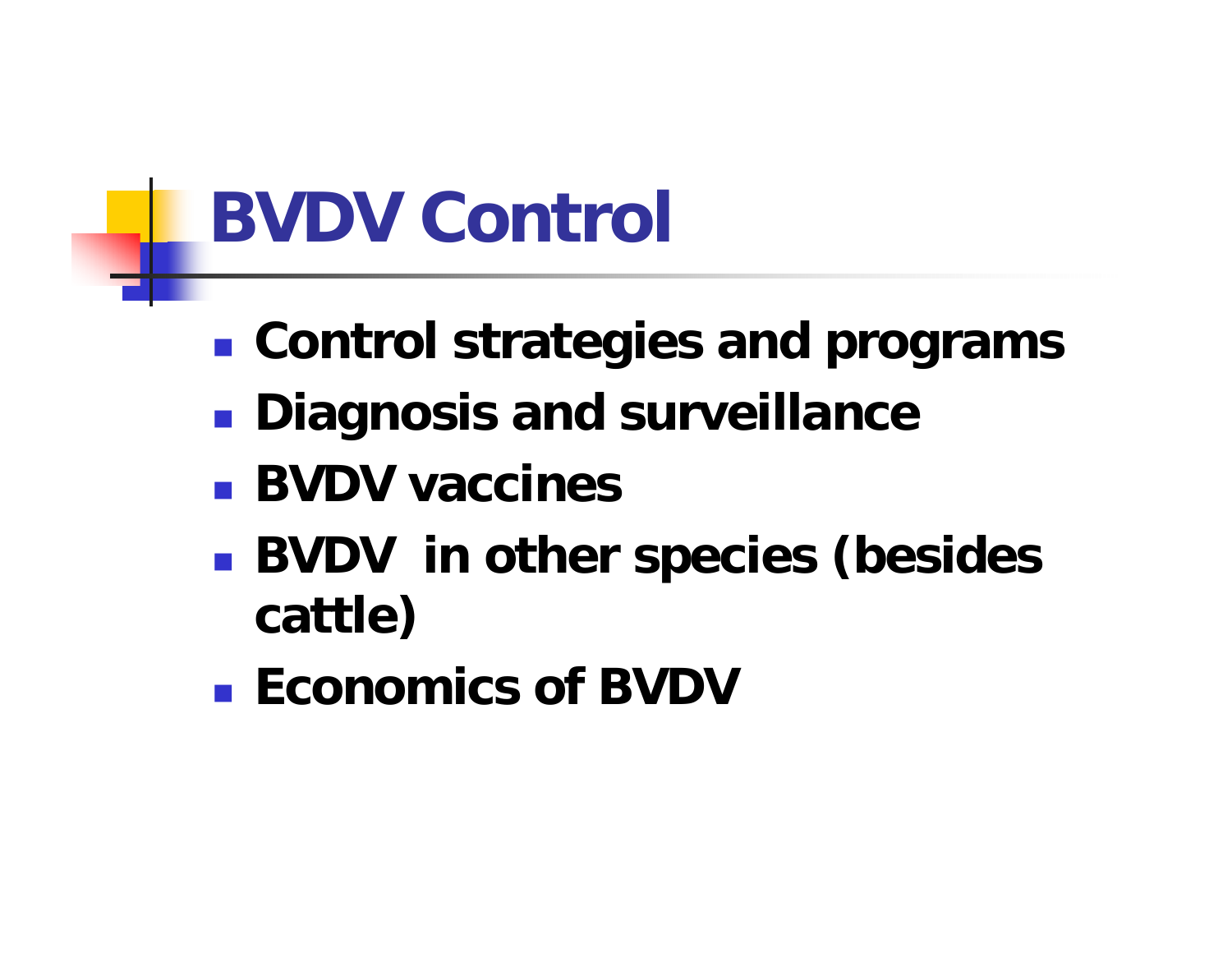#### **Issues for Discussion: (A) Basis for Control/Eradication**

- $\| \cdot \|$  **Demonstration to stakeholders for value of control measures, likely not now unanimous**
	- **Proof of economic losses to BVDV**
	- **Beef breeding herd, stocker operators and feedlots**
	- **E** Dairy operations
- $\mathbb{R}^n$  **Role of current North American cattle marketing methods to BVDV control**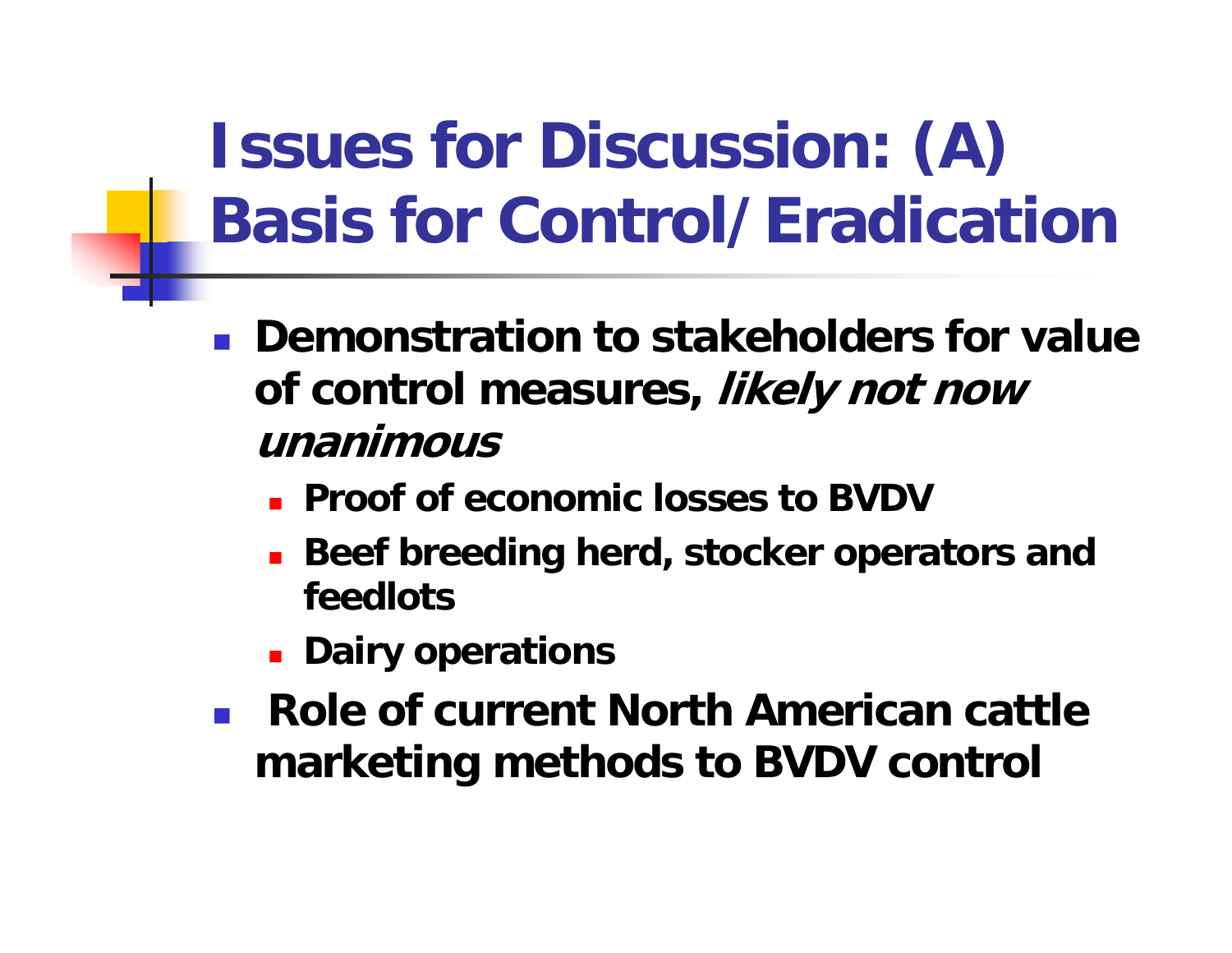# **Issues for Discussion: (B) Diagnostic tests**

**Service Service** ■ Do we now have diagnostic tests **available to proceed with control?**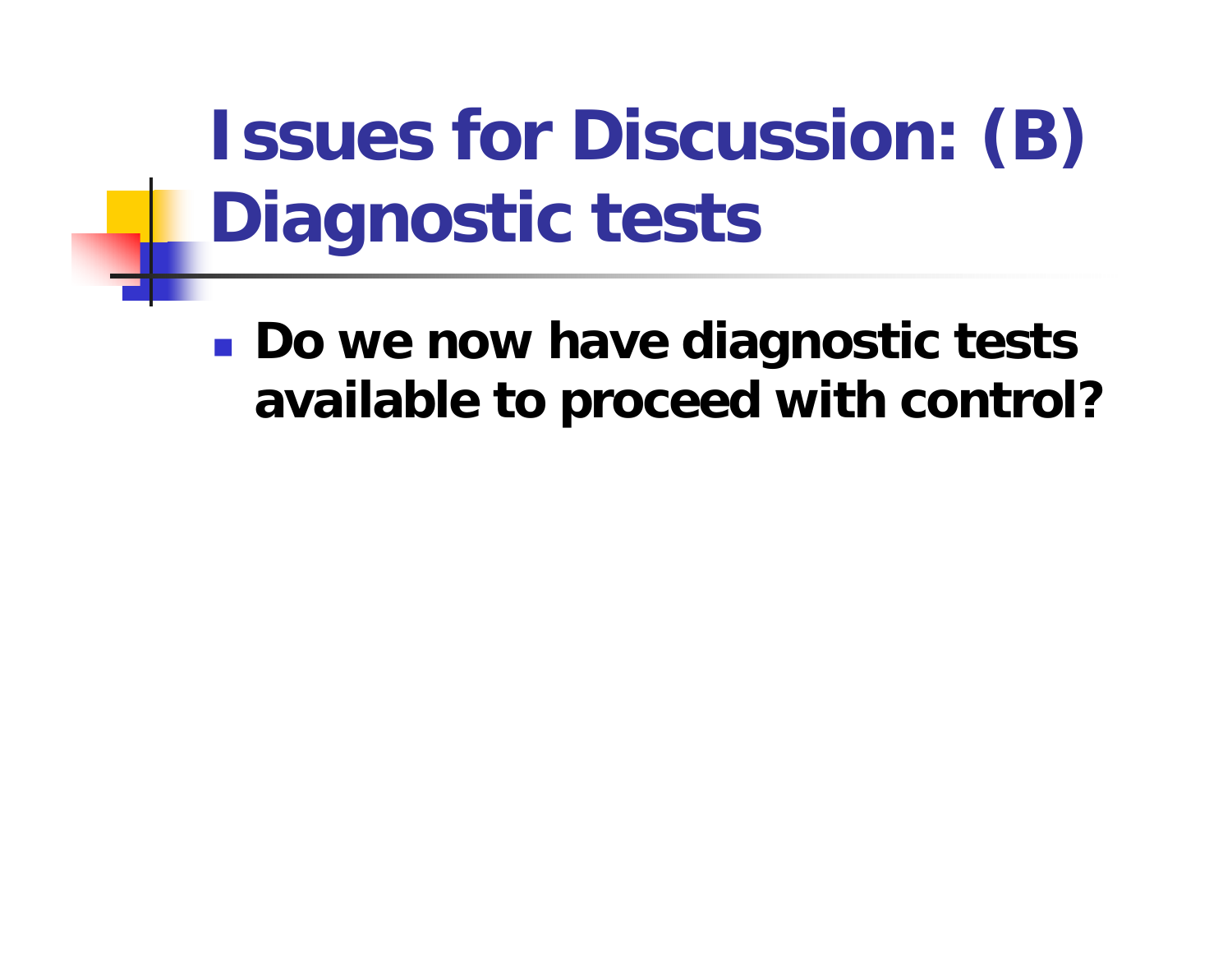## **Issues for Discussion: (B)**

- **Do we now have diagnostic tests available to proceed with control?**
- **Emerging tests**
	- **Antigen detection**
	- **PCR tests for viral genome**
	- **Others???**
- **Pooling and/or individual animal testing**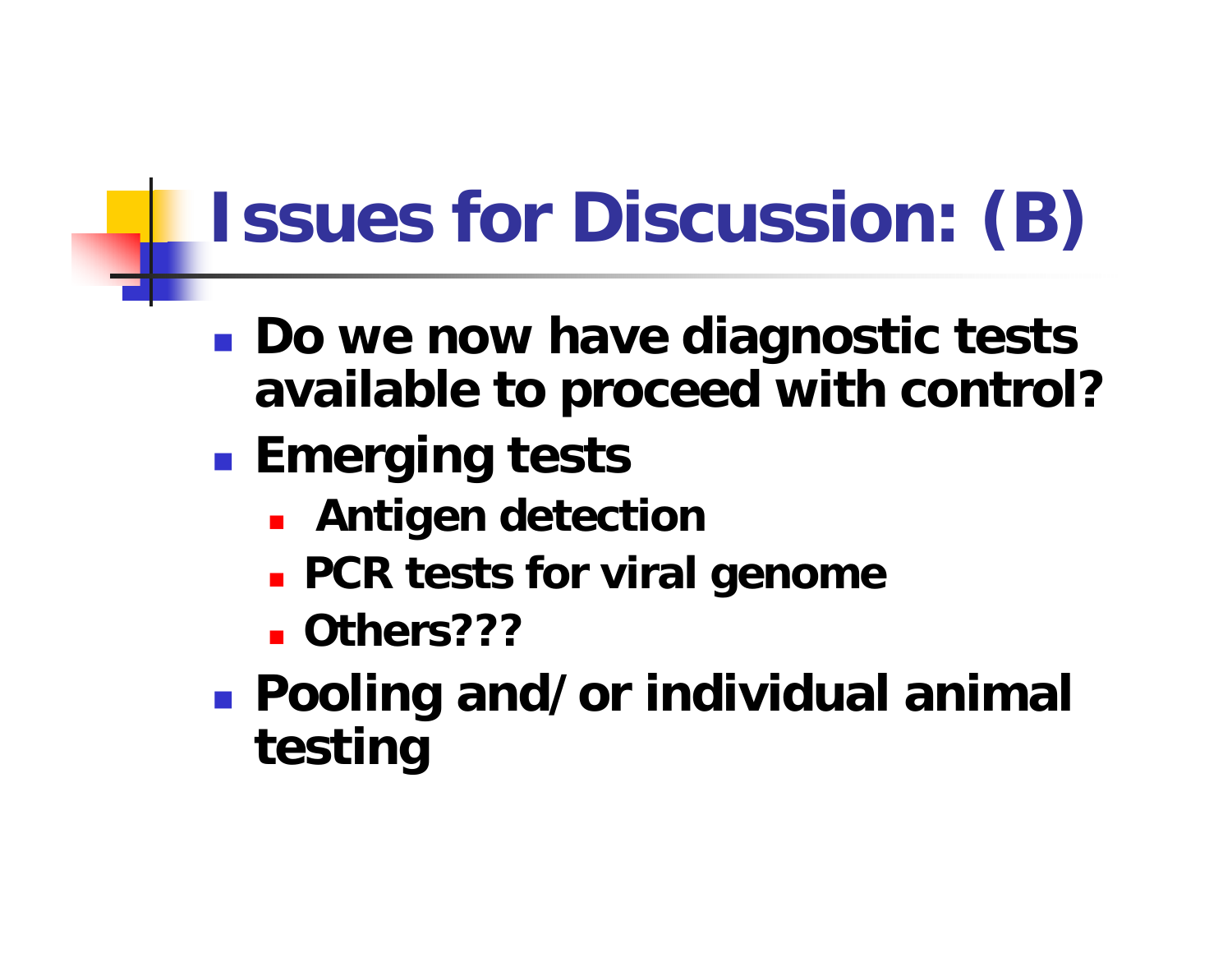# **Issues for Discussion: (C) Vaccines and Immunity**

- **Vaccines** 
	- **Do current vaccines work!**
	- **Or is it lack of proper use?**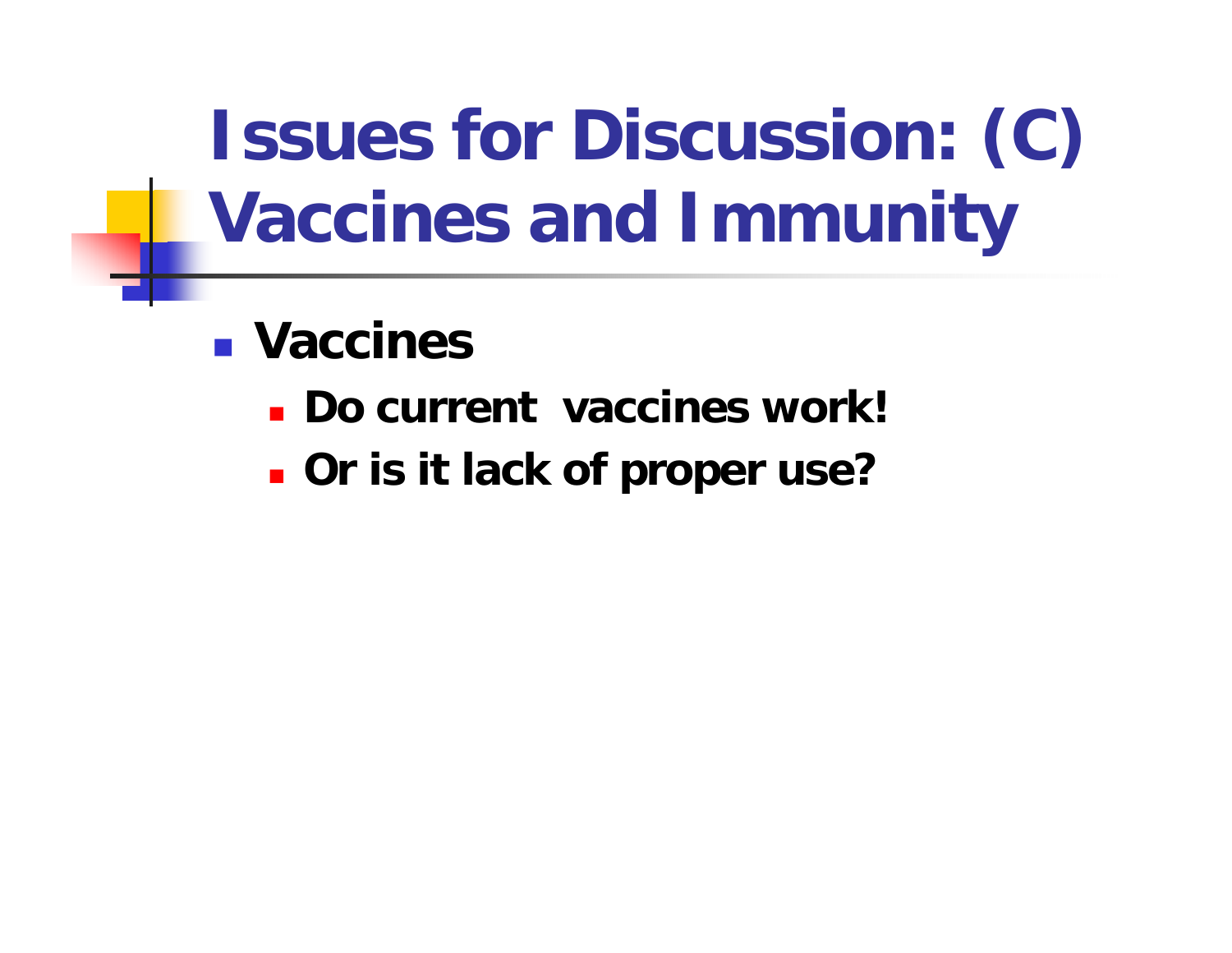## **Issues for Discussion: (C)**

#### $\mathcal{L}^{\text{max}}$ **Innovative Vaccines**

- **Recombinant**
- **\_ Subunit**
- **Plasmid based**
- **To be developed**

**Efficacy : Move beyond acute challenge**

- **Demonstrate fetal protection**
- **Use PI cattle as challenge**
- **Diversity of BVDV strains in cattle**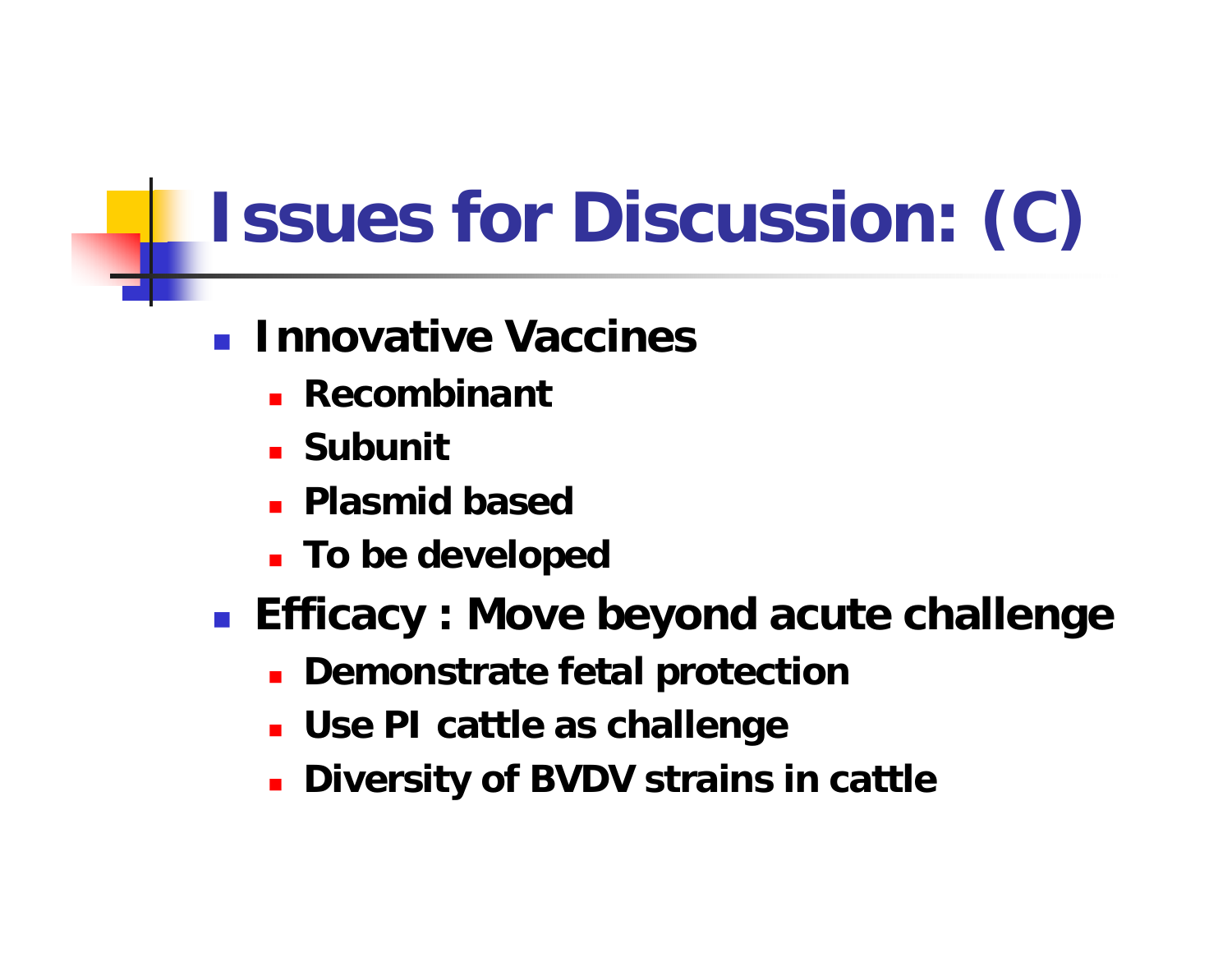## **Issues for Discussion: (C)**

- **Service Service Overcoming maternal immunity as blockage to protective immunity**
- **Service Service Adjuvants to enhance immunity for vaccines**
- **Environmental/nutrition effects on immunity and vaccine response**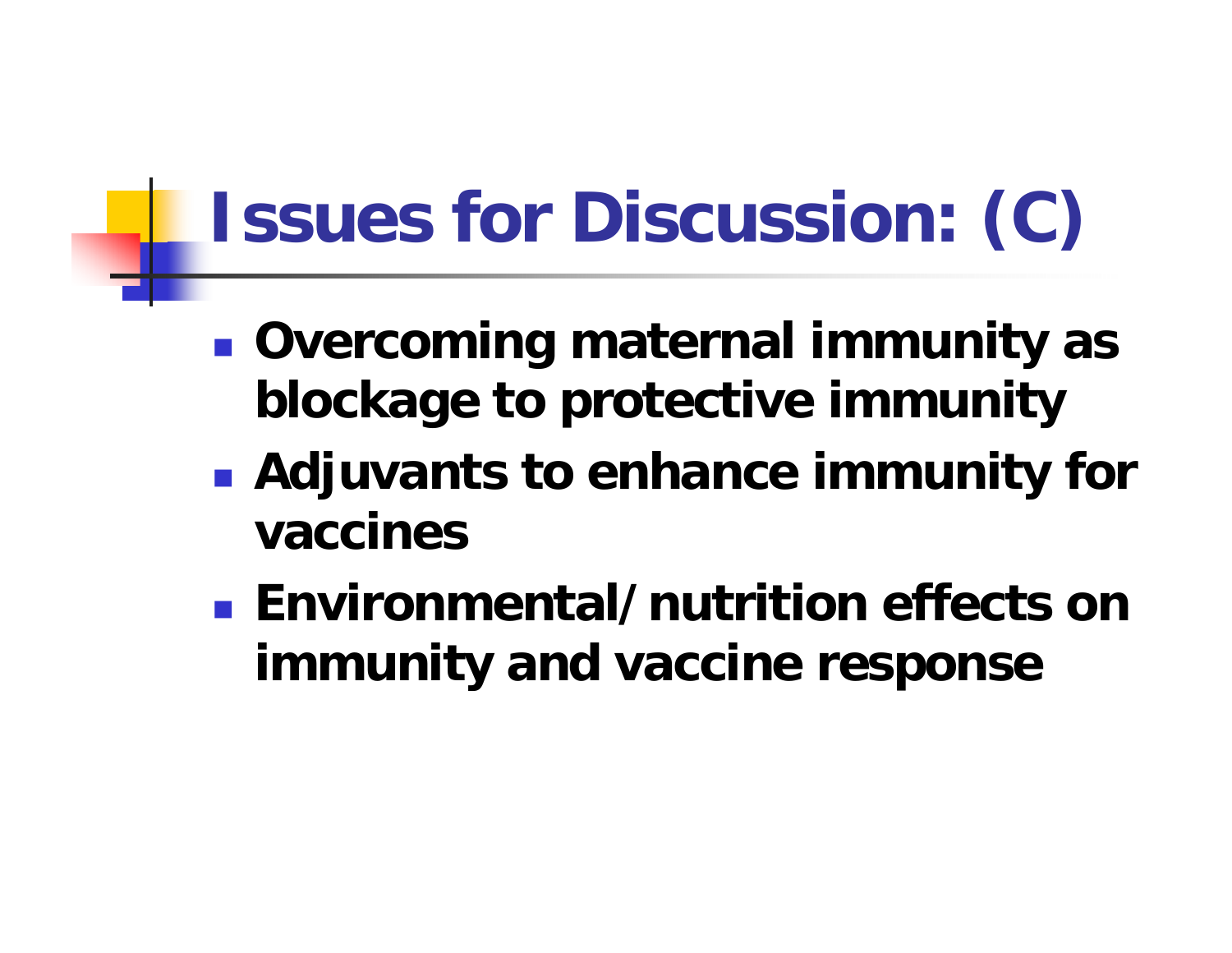## **Issues for Discussion: (D) Non Bovine Hosts**

**Service Service Role of wildlife species in control and eradication programs**

**Possibility vs Probability**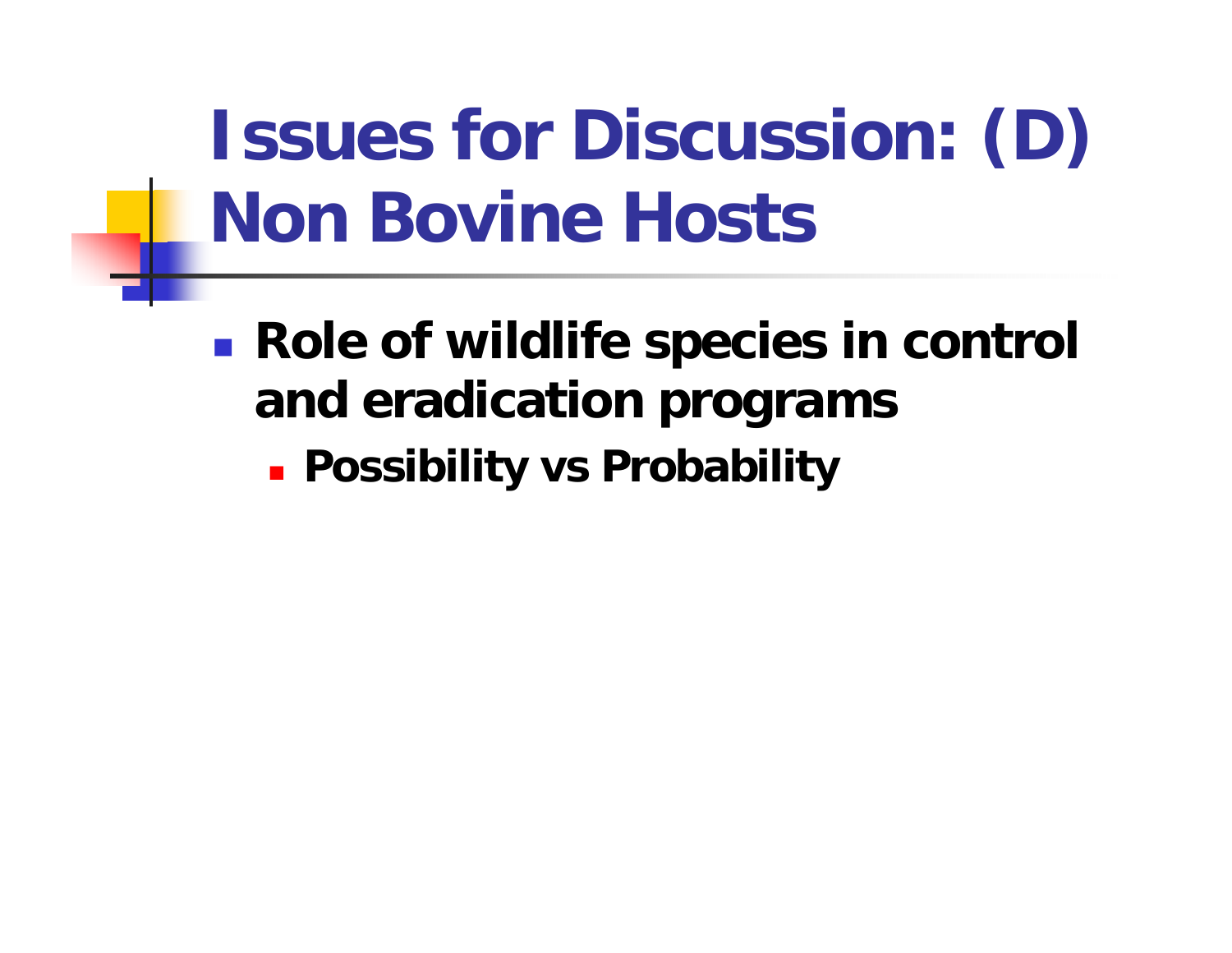**Issues for Discussion: (E) Can we make it pay?**

- **Economics of control** 
	- **When is in depth testing recommended?**
- **Service Service Cost benefit to testing for control**
- **Can certified free herds be maintained and at what level of testing?**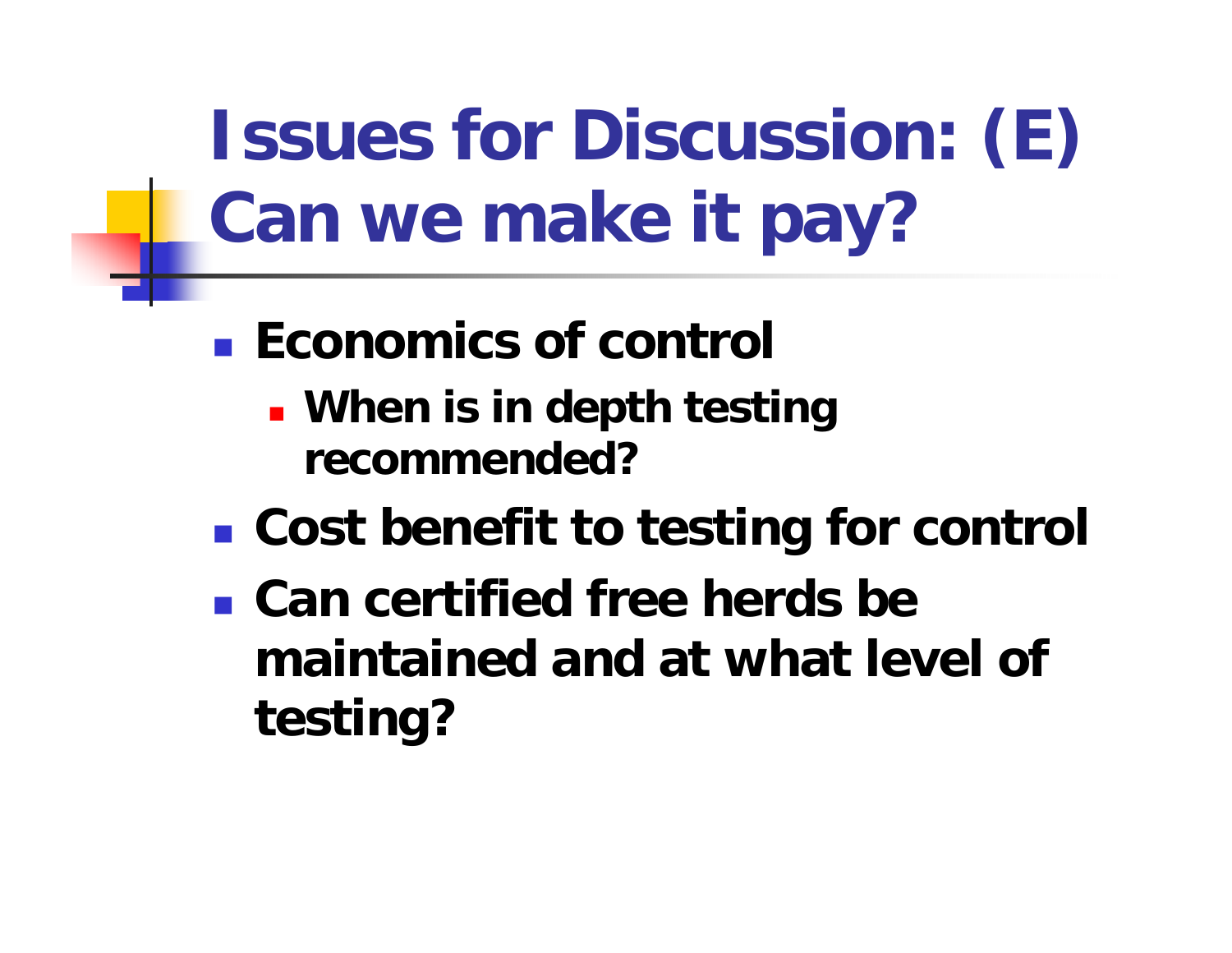**Issues for Discussion: (F) Opportunities/Threats**

- **Awareness of industry to issues**
- **Lack of animal identification programs**
- **Lack of role of BVDV as a public health concern to human health**
- **Success of BVDV control could be model to other infectious disease control programs**